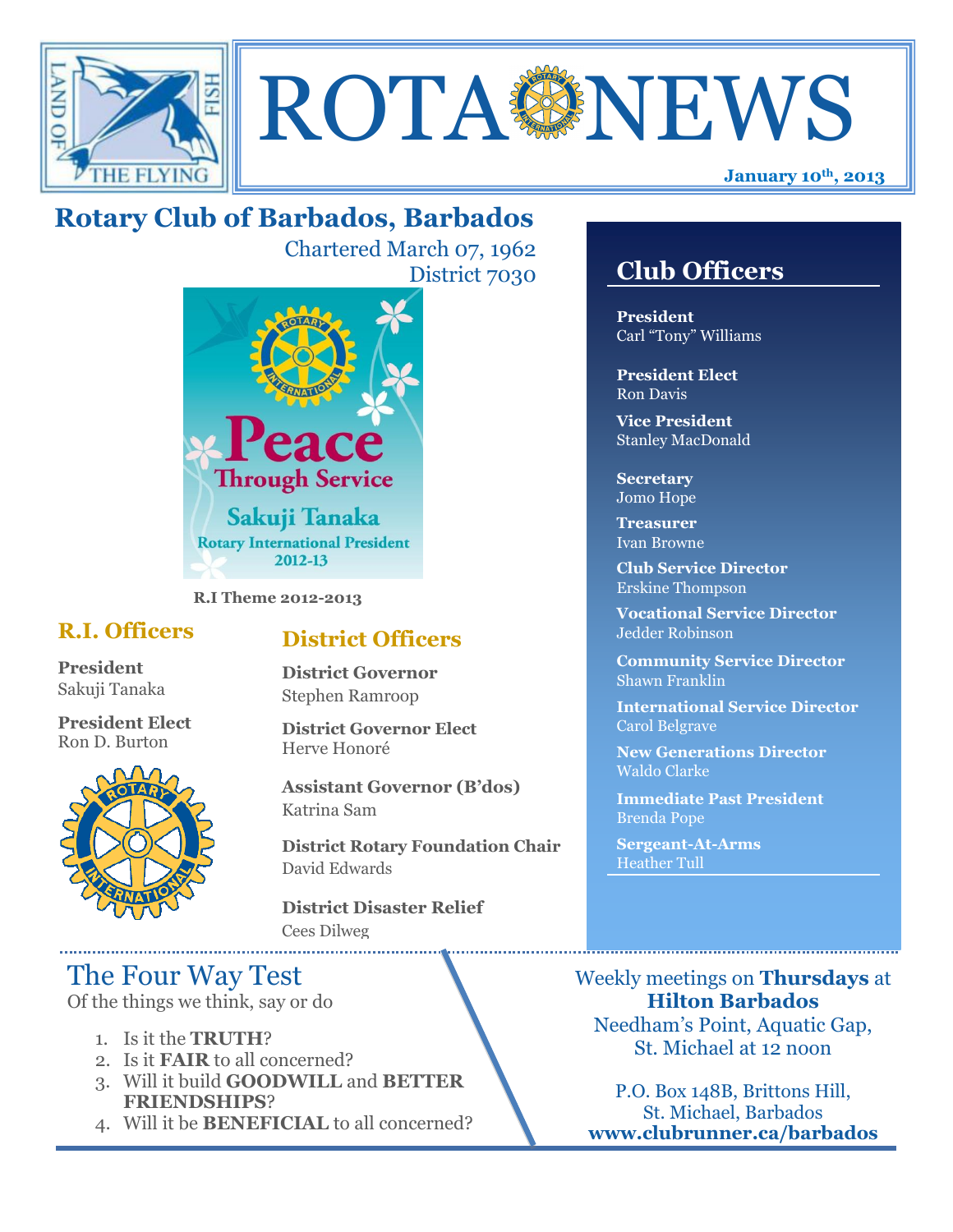#### **Seven Ways to get more out of Rotary in 2013**

**By Antoinette Tuscano Rotary International News – 2 January 2013**

**T**ry something different in 2013 to attract new members and keep existing ones. Here are a few ideas to help you do more with Rotary in the new year.

#### **Be part of Rotary's efforts to End Polio Now**

Consider planning a fundraiser for polio eradication, taking part in the [World's Biggest](http://www.endpolio.org/)  [Commercial,](http://www.endpolio.org/) or having your club or district [light up a](http://www.rotary.org/en/MediaAndNews/PressCenter/lightings/Pages/ridefault.aspx)  [landmark](http://www.rotary.org/en/MediaAndNews/PressCenter/lightings/Pages/ridefault.aspx) as part of Rotary's anniversary celebration on 23 February. Rotarians have made great progress in the push to end the disease, but the job isn't finished yet. As little as US\$0.60 can help immunize a child against the incurable disease. [Contribute to PolioPlus,](http://www.rotary.org/en/Contribute/Pages/ridefault.aspx) an[d learn more](http://www.rotary.org/EN/SERVICEANDFELLOWSHIP/POLIO/Pages/ridefault.aspx)  [about Rotary's eradication efforts.](http://www.rotary.org/EN/SERVICEANDFELLOWSHIP/POLIO/Pages/ridefault.aspx)

#### **Think strategically and set club goals**

Rotary Club Central is an online assessment tool that helps clubs set goals and track their accomplishments, such as contributions to The Rotary Foundation. New features have just been added that allow clubs to plan and track service projects from beginning to end, and set public relations goals. Log in throug[h Member Access,](http://map.rotary.org/en/selfservice/Pages/login.aspx) and help your club work more efficiently by using the tool to set and measure club goals.

#### **Help the Foundation fulfill its mission**

Make a resolution to donate to the Foundation's [Annual](http://www.rotary.org/en/Contribute/Funds/AnnualProgramsFund/Pages/ridefault.aspx)  [Fund](http://www.rotary.org/en/Contribute/Funds/AnnualProgramsFund/Pages/ridefault.aspx) in 2013. Skip one latte a week, and you'd have US\$100 or more to contribute to your club's Every Rotarian, Every Year effort. You can [make a one-time](http://www.rotary.org/EN/CONTRIBUTE/Pages/ridefault.aspx)  [contribution or a recurring gift.](http://www.rotary.org/EN/CONTRIBUTE/Pages/ridefault.aspx)

#### **Get up to speed on the new grant model**

In July, all districts will begin using the Foundation's new grant model. Get prepared by [learning more about the](http://www.rotary.org/en/AboutUs/TheRotaryFoundation/RotaryFoundationGrants/Pages/ridefault.aspx)  [model](http://www.rotary.org/en/AboutUs/TheRotaryFoundation/RotaryFoundationGrants/Pages/ridefault.aspx). See what Rotarians [have to say about the](http://vimeo.com/51473037)  [model,](http://vimeo.com/51473037) read a [global grant case study,](http://www.rotary.org/en/MediaAndNews/News/Pages/121113_news_globalgrants.aspx) and check out a [guide to the new grants](http://www.rotary.org/RIdocuments/en_pdf/global_outlook_1211_en.pdf) in *Global Outlook*.

#### **Get inspired at the RI Convention**

The 2013 RI Convention in Lisbon, Portugal, 23-26 June, is an ideal opportunity to network with Rotarians from all over the world, develop your leadership skills, and connect with others who share your recreational, professional, or humanitarian interests. Lisbon was recently voted as the best quality for the price destination in the world and the friendliest city in Europe by TripAdvisor's annual poll of users. Discover why Lisbon is an explorer's paradise on our convention [microsite,](http://www.riconvention.org/en/2013/Pages/ridefault.aspx) and [register today.](http://www.riconvention.org/en/2013/Register/Pages/ridefault.aspx)

#### **Publicize your good work**

[Public Image Grants](http://www.rotary.org/en/Members/RunningAClub/InformingTheCommunity/Pages/PRGrants.aspx) enable districts to raise Rotary's profile and promote the global and local work of Rotarians by placing public service announcements on television and radio, in print media and on billboards, and on the Web. Help your district apply for a grant by 4 March. To further promote your club's signature activities, be sure to update your website with information about your projects and meetings. Also, start a [social media](http://www.rotary.org/en/MediaAndNews/Multimedia/social_networking/Pages/ridefault.aspx) page, and follow what Rotary is doing on sites such as Facebook and LinkedIn.

#### **Connect with alumni**

Rotary Foundation [alumni](http://www.rotary.org/en/StudentsAndYouth/Alumni/Pages/ridefault.aspx) can be effective speakers at club meetings, and many are potential club members. Reach out to them.

# **Meeting Details**

At our Fellowship Meeting held on Thursday, January 3rd, 2013

#### Sgt-at-Arms: **Rotarian Scott Oran**

- Fines \$200.22
- Raffle \$119.75
- Attendance 58%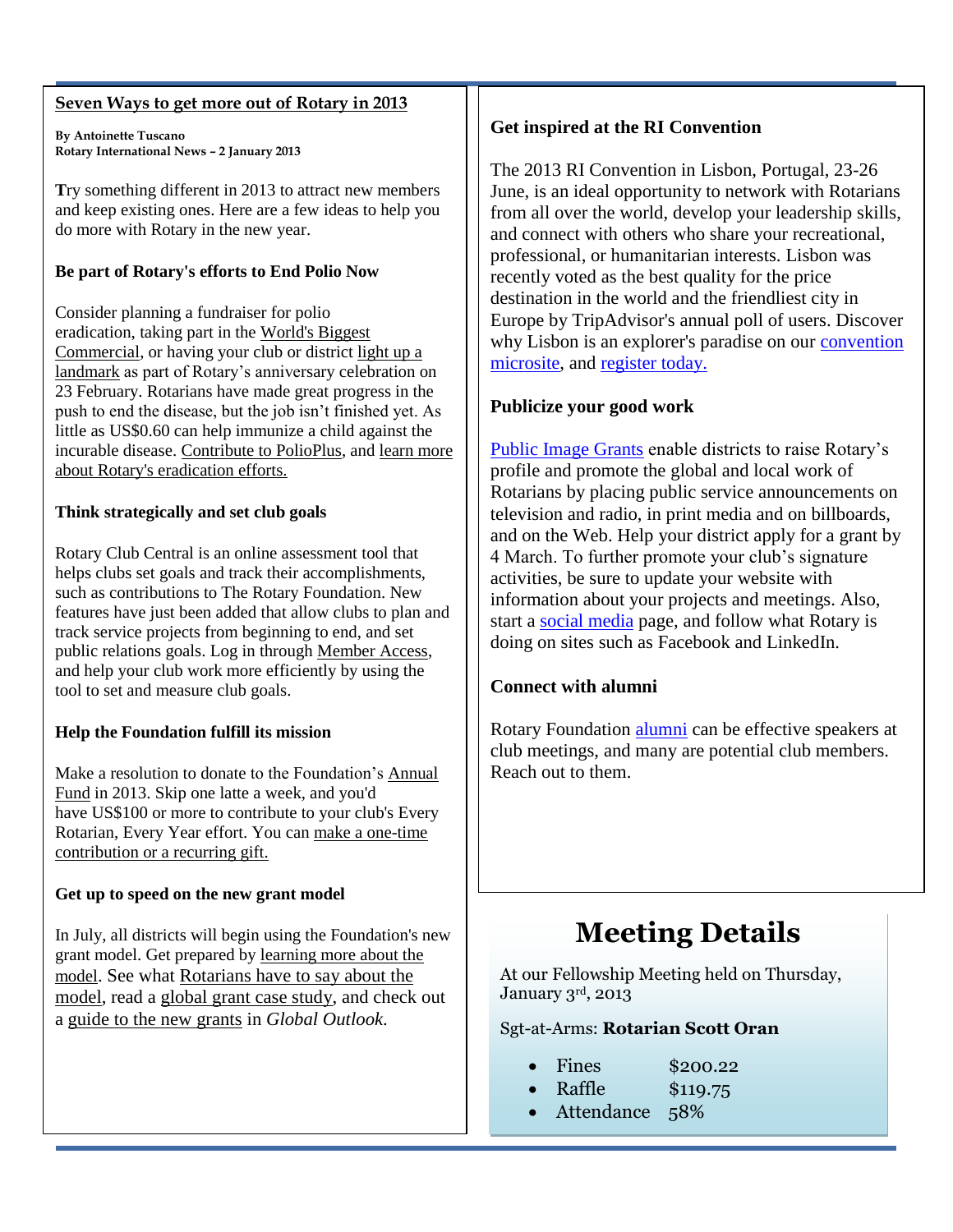#### Hats the make kids smile  $\odot$  !!!



*By Harriet "Pepi" Noble, a member of the Rotary Club of Mechanicville, New York, USA*

There were a lot of happy, smiling faces out there in our community recently, as the beautiful and colorful Hats For A Purpose were distributed to local schools to help warm the hearts and heads of kids who needed them.

There were a lot of happy, smiling faces out there in our community recently, as the beautiful and colorful Hats For A Purpose were distributed to local schools to help warm the hearts and heads of kids who needed them.



A few of the hats distributed to school children.

**Drug Awareness Programme – 2013.**

1. The annual Drug Awareness Programme involving visits to the Verdun House, the Psychiatric Hospital and H.M. Prisons by Secondary School Students commences on 5th February, and is expected to conclude on Thursday 14th March, 2011.

2. The programme which has been running for several years takes the form of visits to the abovementioned institutions by students of Secondary Schools as our contribution to the national effort to heighten drug awareness and to assist in the control of drug abuse by the youth.

3. This exercise provides students with an opportunity to visit these institutions with the view of meeting with inmates, and hearing and learning of the impact of drug abuse on those affected.

4. A Rotarian is required to accompany the students on each of the visits arranged. The Rotarian selected is expected to be at the institution by 9.30 a.m. to receive the students and remain with them during the visit which should end no later than 11.30 a.m. You should then request to have the students submit a collective report on their visit sometime before the end of March, 2013.